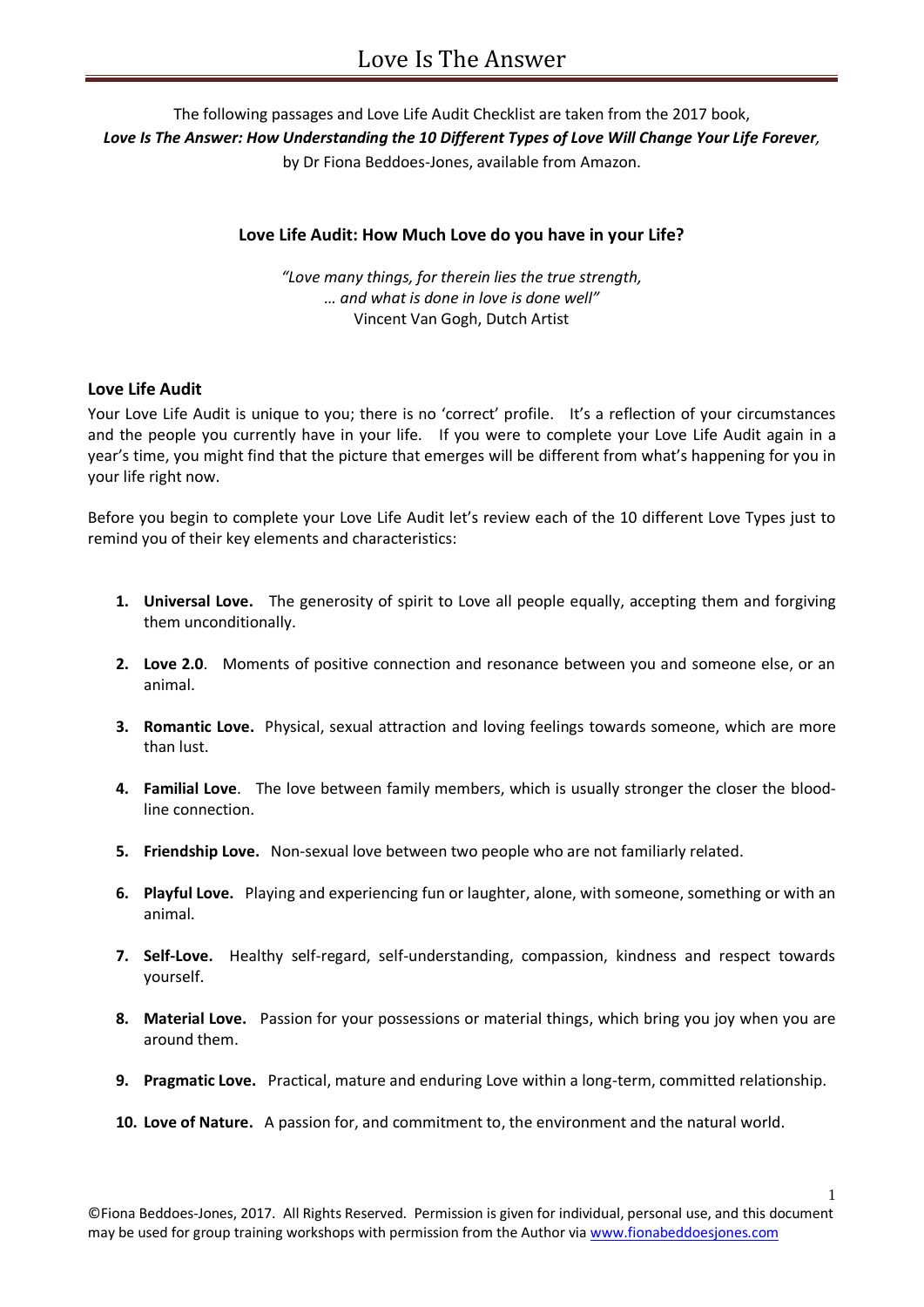Using a scale of  $1 - 10$ , where  $1 - 3$  is Quite Low,  $4 - 7$  is Moderate and  $8 - 10$  is Quite High, complete the grid for your Love Life Audit below using the following 4 steps:

**Step 1 - Identify your** *current* **score** for the amount of Love for each of the 10 types that you *currently* have in your life. Use your intuition and you will find that you will know what your score is.

**Step 2 - Estimate what your** *ideal* **score** would be for each type. Again, allow your intuition to guide you.

**Step 3** - **Calculate the gap** between your two scores for each Love Type on each of the horizontal lines. You may have a positive gap, a negative gap, or no gap at all where your two scores are equal.

**Step 4** – **Add up** your overall summary scores.

# **Love Life Audit**

|                |                       |         | Ideal |       |
|----------------|-----------------------|---------|-------|-------|
|                |                       | Current |       | Gap   |
|                | Love Type             | score   | score | $+/-$ |
|                |                       |         |       |       |
| $\mathbf{1}$   | Universal Love        |         |       |       |
|                |                       |         |       |       |
| $\overline{2}$ | <b>Love 2.0</b>       |         |       |       |
|                |                       |         |       |       |
| 3              | Romantic Love         |         |       |       |
|                |                       |         |       |       |
| 4              | <b>Familial Love</b>  |         |       |       |
|                |                       |         |       |       |
| 5              | Friendship Love       |         |       |       |
|                |                       |         |       |       |
| 6              | Playful Love          |         |       |       |
|                |                       |         |       |       |
| $\overline{7}$ | Self-Love             |         |       |       |
|                |                       |         |       |       |
| 8              | <b>Material Love</b>  |         |       |       |
|                |                       |         |       |       |
| 9              | Love of Nature        |         |       |       |
|                |                       |         |       |       |
| 10             | Pragmatic Love        |         |       |       |
|                |                       |         |       |       |
|                | <b>Summary Totals</b> |         |       |       |

### **Key**

 $1 - 3$  Quite Low

4 – 7 Moderate

8 – 10 Quite High

©Fiona Beddoes-Jones, 2017. All Rights Reserved. Permission is given for individual, personal use, and this document may be used for group training workshops with permission from the Author vi[a www.fionabeddoesjones.com](http://www.fionabeddoesjones.com/)